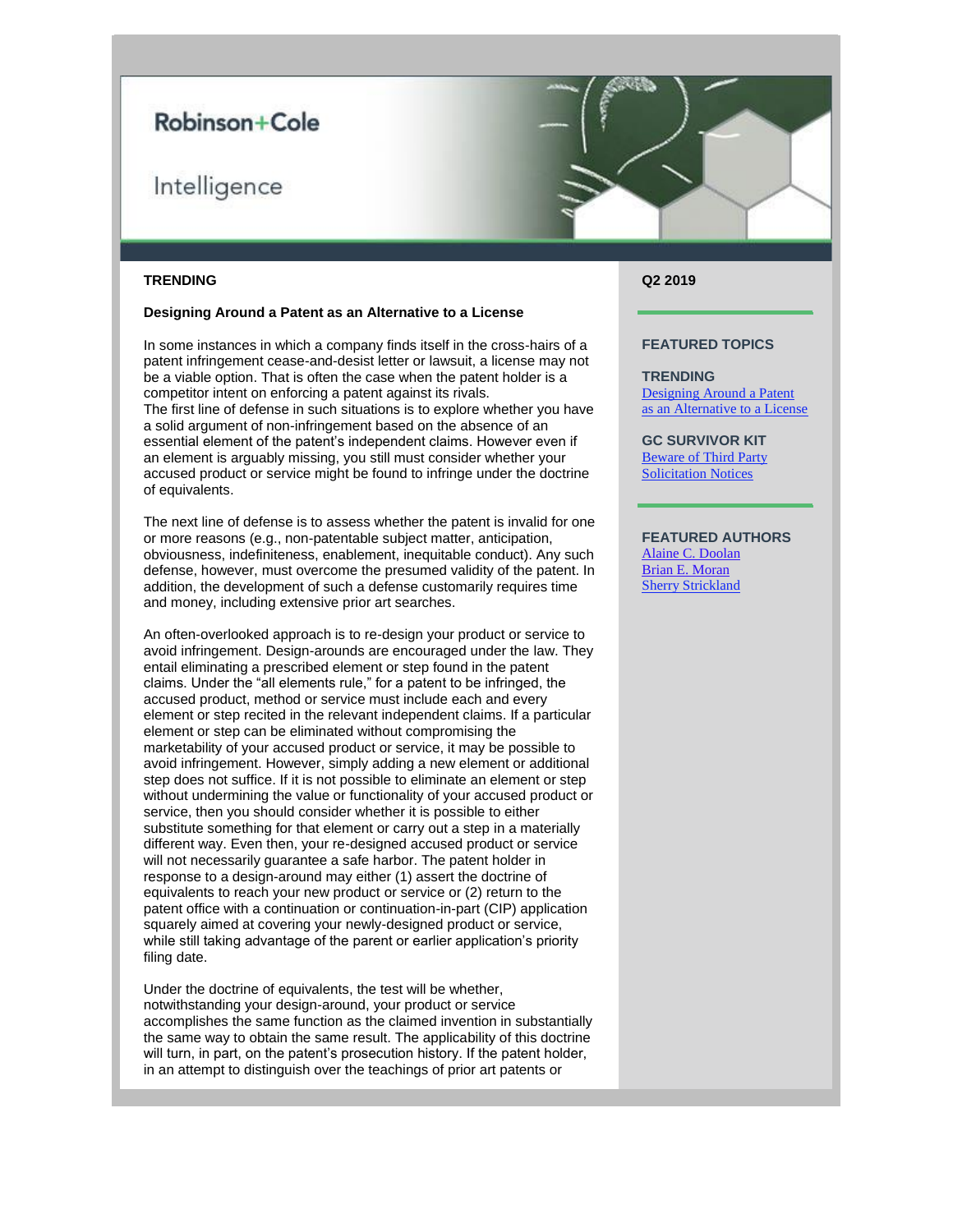systems, limited the scope of the patent's reach or narrowed the meaning of particular claim terms, the doctrine of equivalents may not apply.

While it may seem both unfair and contrary to the policy of providing notice of a patent to the public, a patent holder is free to file a continuation application for the express purpose of covering a competitor's newly-designed patent or service. In fact, such second bites at the apple are common. However, in order to invoke and take advantage of the earlier priority date, the applicant must convince the examiner that the "new" patent claims in the continuation or CIP are supported by (1) the patent description found in the earlier application and (2) the prior prosecution history. Wholly new claims or subject matter will not be able to utilize the earlier priority date.

The lesson to be taken away is that the efficacy of a design-around is likely to depend on how significant the change is in terms of the claimed invention's novelty and/or functionality. One should also consider the possibility of incorporating changes that make use of long-standing prior art techniques, methods or elements, especially any that were cited by the patent examiner, in response to which prior art the patentee either amended its claims or distinguished its invention from such prior art during the course of prosecution.

Ultimately, even if your design-around does not hold up in court, it will likely reduce the risk of willful infringement and enhanced damages.

## **GC SURVIVOR KIT**

#### **Beware of Third-Party Solicitation Notices**

If you own issued patents or trademark registrations in the United States, you are required to make certain filings with the U.S. Patent and Trademark Office (USPTO) to keep your patents and trademark registrations alive. There are numerous companies unaffiliated with the USPTO that send solicitation letters to patent and trademark owners offering to assist with the payment of these maintenance fees. In addition, these companies may also reach out to offer services to register your trademark on private registries or to offer various monitoring services.

These solicitation letters look official because they are usually in the form of an invoice, and the information included is generally accurate because it is pulled from public databases. In addition, these solicitations come from businesses using names that resemble the USPTO's name and often include the words "United States," "Trademark," "Patent" or "Office," which leads one to believe that the companies are associated with, or are working on behalf of, the USPTO. Despite this appearance, however, these companies have no association with or connection to the USPTO. Many times the information provided in these solicitation letters is misleading and/or incorrect, and would require you to pay fees that are higher than the official USPTO filing fees.

The USPTO advises that all official correspondence sent by the USPTO concerning your U.S. patents and trademarks will come from the "United States Patent and Trademark Office" in Alexandria, VA, with a Zip code of 22313. If the USPTO contacts you by email, it will be from the domain "@uspto.gov." If you receive a letter or invoice from a different address or from an individual you have not authorized to act on your behalf, or if the request requires you to send a payment to an address other than the USPTO's address above, you may want to consider contacting your